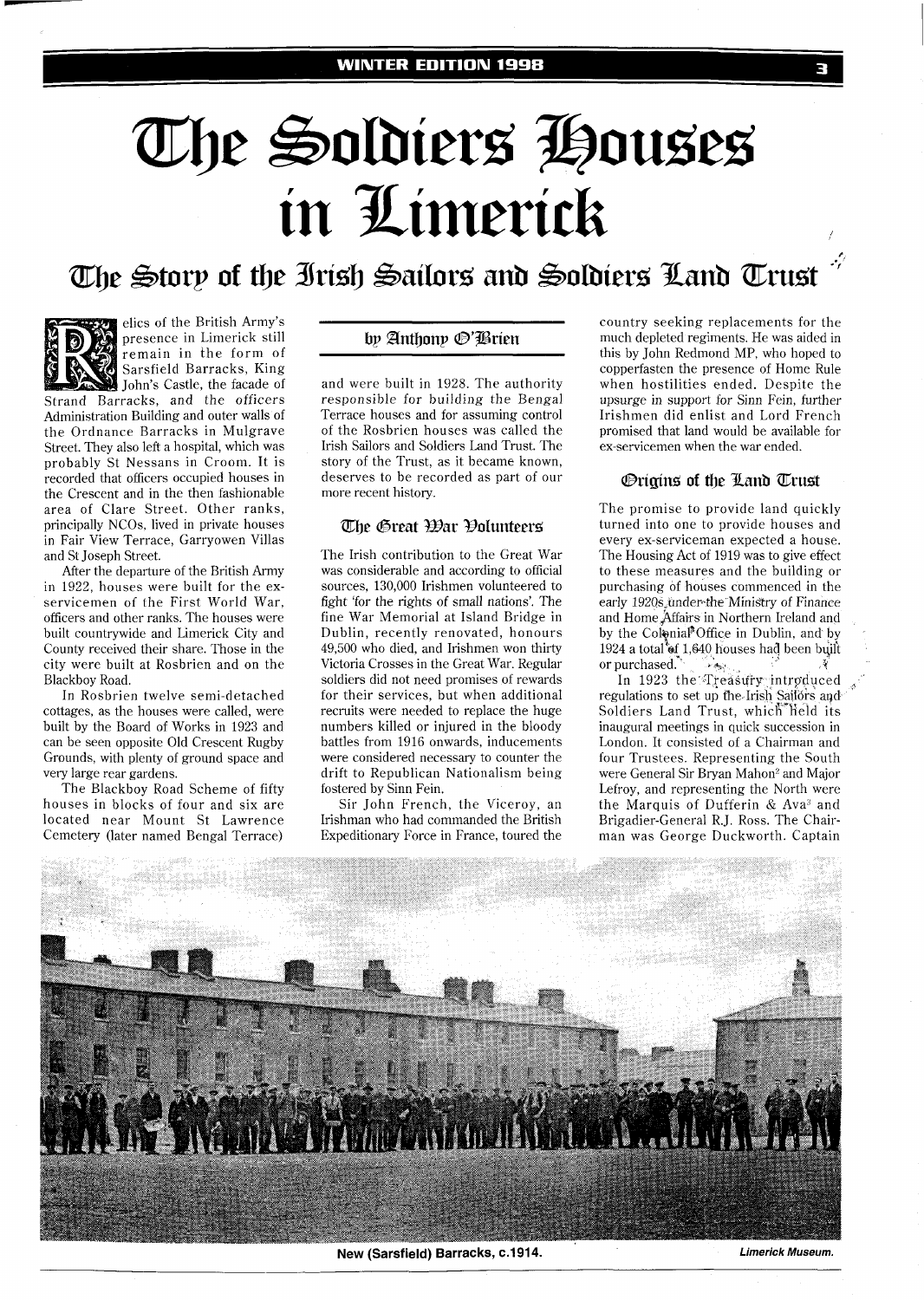Alexander was Trust Secretary and at an early stage he sought the transfer of the head office to Dublin. He was supported in this, quite independently, by Tim Healy, Governor General in Dublin, who also considered that the chairman had too much power. The move was opposed by George Duckworth and the headquarters remained in London. Cyril Browne looked after the Dublin office and Major Harris was in charge in Belfast.

## Allocation and Cost of Cottages

The Trust sanctioned a total of 3,672 houses, or cottages as the were officially called, on a shareout of 2,626 for the South and 1,046 for the North. The Treasury provided £1.5 million and cottages were built in every county in Ireland, and while urban areas were the main locations, many rural areas received their quota, even to the extent of single cottages in places.

The size of the schemes varied greatly. Dublin and its environs received about one sixth of the total allocation and Cork City did well with 200 cottages. From the 247 house scheme in Killester in Dublin to the two cottage scheme in Kilkee, from Stranorlar in Donegal to Kinsale in Cork and from Whiteabbey in Antrim to Caherciveen in Kerry, the spread of cottages indicated that volunteers had come from all parts and all traditions.

#### Style and Layout

One can readily appreciate the excitement generated by the construction of those large urban housing schemes in the early 1920s when the move to the suburbs was pioneered by the Trust. When one compares the inner city public housing schemes of the early 1900s, having few rooms and no gardens, with this new development one can appreciate the attraction of the prospect of room and space and gardens, not to mentiop fresh air.

The cottages were built in blocks of four or six in the urban areas and in the countryside semi-detached or detached cottages were the order. They were invariably two storey types with four rooms and scullery, and gardens front and rear. The allocation of land in rural areas was generous, with up to a quarter of an acre of land being provided, and in suburban schemes a large allotment was often provided in addition to sizeable rear gardens, and for anyone willing to use a spade, ample vegetables could be grown for the many large families reared in these cottages. Bathrooms were not provided in the earlier schemes except for officers, and these were in the main confined to the large urban schemes.

While there were problems with cottages built before 1924 (pre-Trust), the standard in Trust cottages was very high and many new features, such as cavity walls, were incorporated in the cottages. The situation in Dromod, Mohill, Co. Leitrim, Went against the general trend when in 1928, in a scheme of five houses,

eighty schemes proceeding simultaneously, and the Dublin office contained a staff of forty to service this great enterprise. Pressure to build Cottages

three were sold because of their isolated situation and the poor prospects for work. The position throughout the country, however, was one of feverish activity, with

Many people sought to bring pressure on the Trust to build or complete the building of cottages. W.T. Cosgrave, President of the Executive Council of the Irish Free State, wrote to his nominated trustee, General Sir Bryan Mahon, urging the completion of the Trust building programme. However, when the Free State Government was called upon to allocate grants for new houses, it refused, even though the 1924 Housing Act granted £100 for each newly built house. Under the 1925 Act, the Trust was again excluded, this time by name. In 1930, however, the government relented and paid £45 per house, but only currently, to the Trust. It may have appeared late in the day for such assistance, but houses were built as late as 1934 and the Dominions Office expressed its appreciation for the gesture. By now the target of 3,672 housed had been exceeded and the final tally was nearer 4,000.

#### **Bengal Terrace**

When the Blackboy Road Scheme was mooted in 1927, Malcolm Shaw of the famous Bacon Company and James Bannatyne of the Flour Mill Firm (later Ranks) urged the completion of the houses as they had work for men convenient to the Scheme. Shaws was certainly convenient, but Bannatyne's in

the Docks area was nearly two miles away.

The fifty houses built there were in nine blocks with the first and last blocks in red brick and having bathrooms. The latter were intended for officers, but only one officer ever lived there. He was Captain John Murphy MC DCM+Bar, renowned for his bravery in the war. He was from Kilballyowen and was killed in a premature explosion in the new cement factory in Mungret in 1936. Capt. Murphy had risen from the ranks and had served latterly with the Leinster Regiment. His daughter Mary still lives in the 'Terrace', as it is affectionately known.

The red brick houses were allocated initially to NCOs and carried a higher rent. The other seven blocks were in sets of six houses which had four rooms and a scullery. There were front and rear gardens and, in addition, a large allotment of two acres was located in what is now Woodlawn Estate. The allotment was sold during the second world war years, as it was considered unsuitable for future houses. The tenants had the option of combining to buy, but there was insufficient interest to raise the few hundred pounds necessary to buy it.

Before emigration became the trend after World War Two, there were very large families in the 'Terrace' and it boasted over 300 residents at its peak. It produced three priests and many fine soccer players, as well as the colourful Sean Bourke, who sprang the spy, George Blake, from jail. It was a great place to live, with plenty of fields around, straddling, as it did, town and country, and with its own farm and shop, owned by the Hanly family, right on the doorstep.

The Trust sought to expand its building programme and considered the present Fairgreen, but the County Council set too high a price and built its own